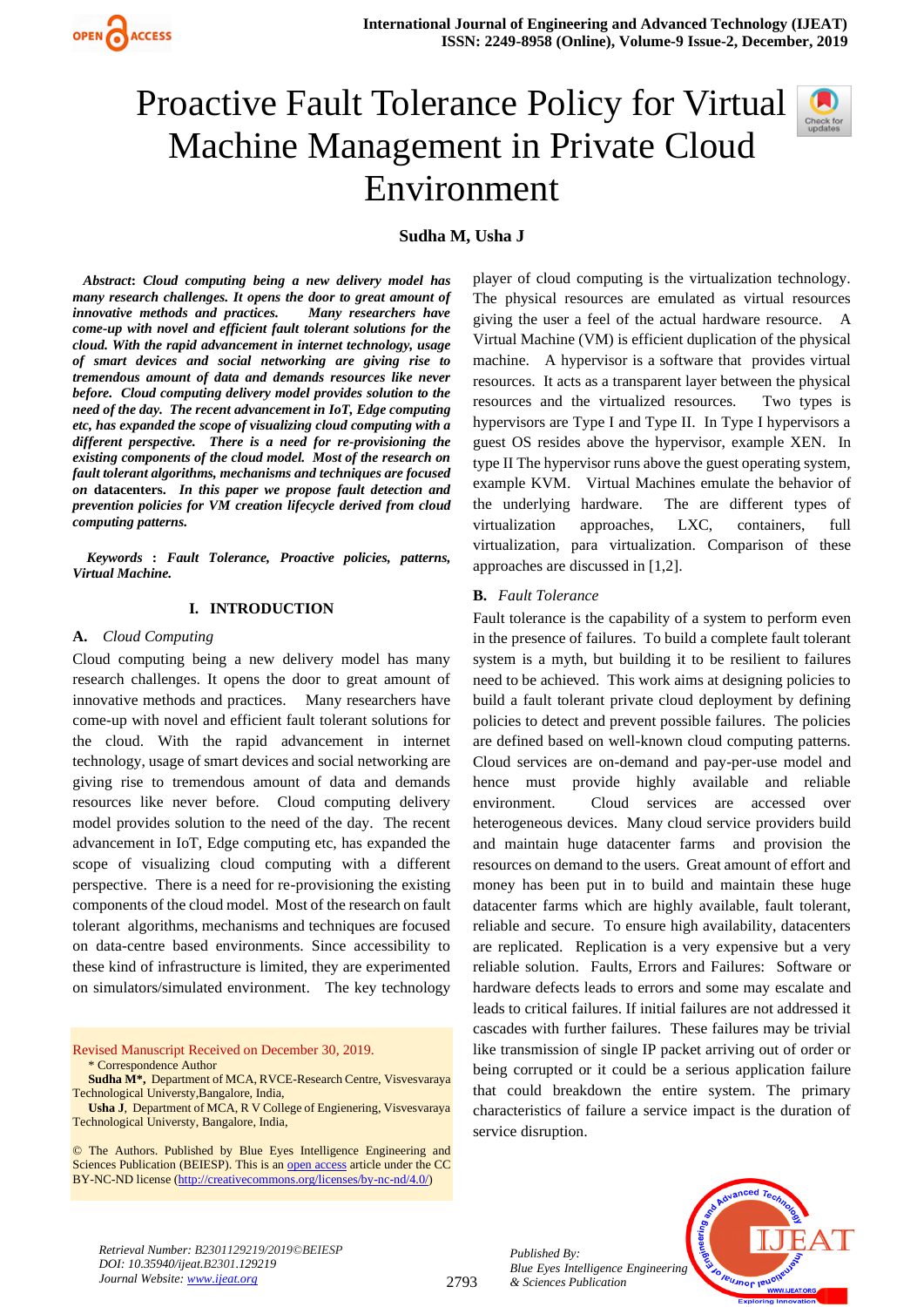Fault->Fault Activation -> Error-->Failure-> Breakdown Fault tolerance is the ability of a system to perform even in the presence of failures. To build a complete fault tolerant system is a myth, but building it to be resilient to failures need to be achieved. This work aims at designing policies to build a fault tolerant private cloud deployment by defining policies to detect and prevent possible failures. The policies are defined based on well-known cloud computing patterns. Cloud services are on-demand and pay-per-use model and hence must provide highly available and reliable environment. Cloud services are accessed over heterogeneous devices. Many cloud service providers build and maintain huge datacenter farms and provision the resources on demand to the users. Great amount of effort and money has been put in to build and maintain these huge datacenter farms which are highly available, fault tolerant, reliable and secure. To ensure high availability, datacenters are replicated. Replication is a very expensive but a very reliable solution.

## **II. BACK GROUND WORK**

Faults tolerance techniques are classified as reactive and proactive techniques based on their policies. While Reactive Fault Tolerance policies focus on reducing the impact of failure on applications when the failure actually occurs, the proactive FT policies aims at prevention. These policies focus on predicting and preventing the faults, failures and errors even before they occur and proactively identify and replace the error causing component. The fault tolerant techniques are discussed in this section :Vega-warden, a standardized user management system which provide a universal user space for different virtual infrastructure and application services. The model is built on virtual cluster based cloud computing environment to prevail over the issues like usability and security resulting from resource sharing [3]. FT-Cloud is a framework based on component ranking and design for building cloud apps. The framework uses component invocation structure and frequency for identify the component. There is an algorithm to automatically determine fault tolerance stately [4] Magi-Cube [5], reliable and low redundancy storage architecture is built on the top of HDFS and uses it as a storage system for file read /write and metadata management. The model is a high reliable, and performance and low space storage system. With the rapid advancement in internet technology, usage of smart devices and social networking are giving rise to tremendous amount of data and demands resources like never before. Cloud computing delivery model provides solution to the need of the day. The recent advancement in IoT, Edge computing etc, has expanded the scope of visualizing cloud computing with a different perspective. There is a need for re-provisioning the existing components of the cloud model. With the rapid advancement in internet technology, usage of smart devices and social networking are giving rise to tremendous amount of data and demands resources like never before. Cloud computing delivery model provides solution to the need of the day. The recent advancement in IoT, Edge computing etc, has expanded the scope of visualizing cloud computing with a different perspective. There is a need for re-provisioning the existing components of the cloud model. Parameters to measure faults are Mean Time between Failure (MTBF), Availability, Failure rate, Latency, Throughput, Threshold, Memory Usage, CPU Load, CPU Temperature, and Time Taken with respect to VM creation.The policies are derived from cloud computing patterns. Pattern gives a proven solution to a common problem, which is documented individually documented in consistent format. [6] It is generally part of a bigger collection. In the IT scenario patterns is centered around the designing of automated systems and are termed as *design patterns*. CC patterns can be classified into two categories one that characterize cloud providers and other describe guidelines for building cloud applications. [7]

| <b>Pattern Category</b>               | <b>Pattern Subcategory</b>     |
|---------------------------------------|--------------------------------|
| Cloud Provider related<br>Patterns    | Cloud Environment              |
|                                       | Cloud Service models           |
|                                       | Cloud offerings                |
| Cloud Application related<br>Patterns | Cloud Application Architecture |
|                                       | <b>Application Management</b>  |
|                                       | <b>Composite Applications</b>  |

With the rapid advancement in internet technology, usage of smart devices and social networking are giving rise to tremendous amount of data and demands resources like never before. Cloud computing delivery model provides solution to the need of the day. The recent advancement in IoT, Edge computing etc, has expanded the scope of visualizing cloud computing with a different perspective. There is a need for re-provisioning the existing components of the cloud model. With the rapid advancement in internet technology, usage of smart devices and social networking are giving rise to tremendous amount of data and demands resources like never before. Cloud computing delivery model provides solution to the need of the day. The recent advancement in IoT, Edge computing etc, has expanded the scope of visualizing cloud computing with a different perspective. There is a need for re-provisioning the existing components of the cloud model.

## **III. METHODOLOGY**

This chapter focuses on the Lower Layer of Cloud Computing Services, Infrastructure as a Service (IaaS). The cloud infrastructure consists of pool of resources that are provisioned to the user on demand. Resources such as compute, storage and network are combined into a large pool of virtual resources. The virtual resources are further provisioned to the uses. Virtualization is the key technology player in cloud infrastructure services. A hypervisor is a software that emulates the functionalities of the underlying hardware. The faults in the IaaS layer can escalate to the above layers over a period of time leading to catastrophic failure of the system.



*Retrieval Number: B2301129219/2019©BEIESP DOI: 10.35940/ijeat.B2301.129219 Journal Website[: www.ijeat.org](http://www.ijeat.org/)*

*Published By: Blue Eyes Intelligence Engineering & Sciences Publication*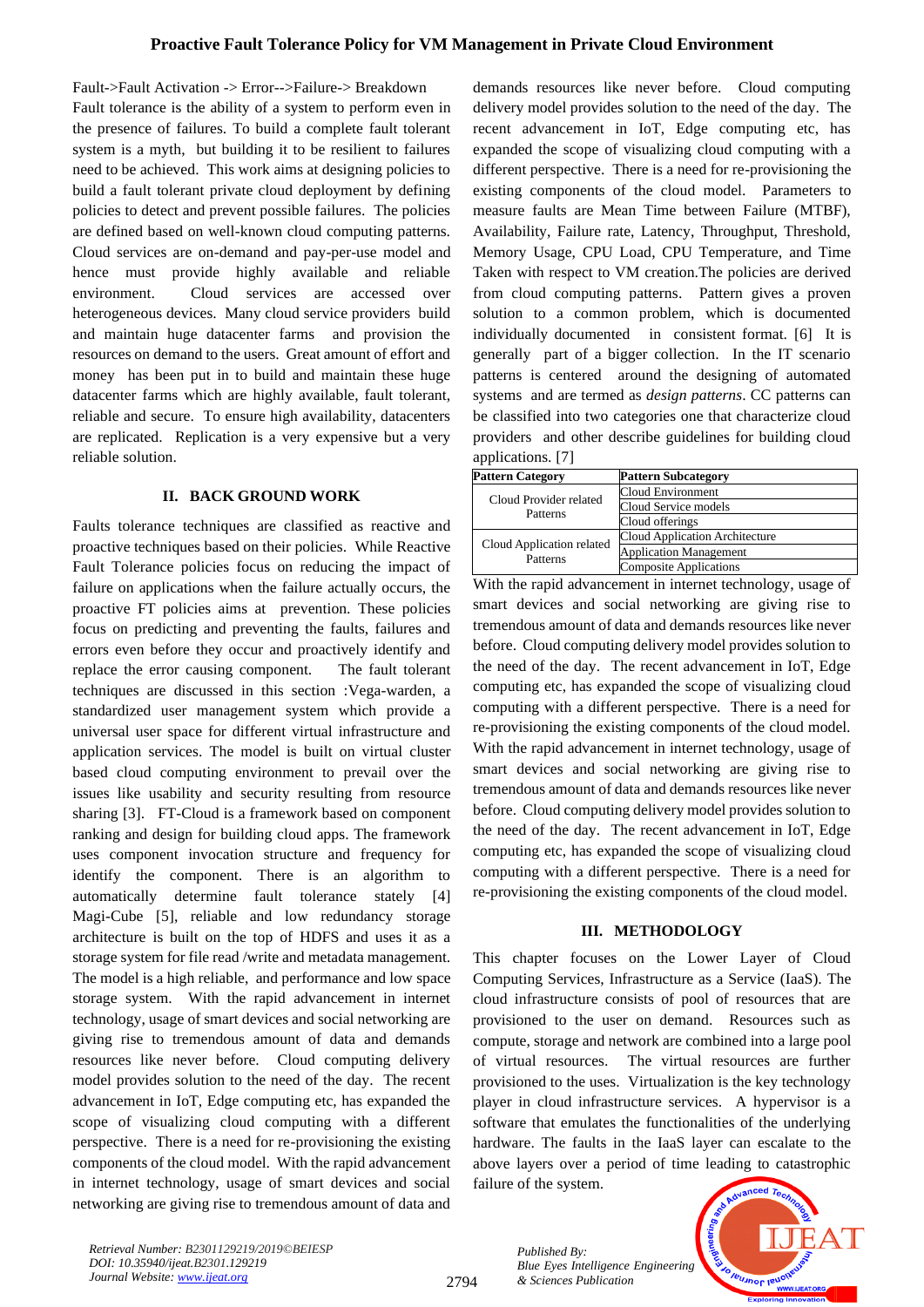

Therefore it is very crucial for the cloud services to monitor the resources and proactively handle the failures. In this paper we propose the proactive fault tolerance policies to detect faults and prevent failure.

In this section private cloud environment using commodity hardware has been explained. The main objective of the work is to build a Fault Tolerant cloud stack for private cloud environment and proposed fault detection and prevention methods.

#### **A. Infrastructure as a Service (IaaS) Stack**

An IaaS stack is built that is resilient to failures, by imbibing the fault tolerance capability with in the stack. Thus, the deployed private cloud environment is fault tolerant stack. The fault tolerant layer has two modules fault detection module and fault prevention module which interacts with the application layer on the top and the infrastructure services in the lower level. There are many readily available stack which can be deployed on specialised hardware in a datacenter. But there is hardly any provision for experimenting in IaaS layer in enterprise class cloud stack in such a kind of environment. With the recent advancement in cloud applications, a simpler and robust stack will lead to a greater adoption of this environment. The IaaS stack is designed for low-end commodity hardware which is light in terms of resource consumption but yet a Fault Tolerant stack. The presently available stacks are not targeted to this kind of requirement, and hence not readily adaptable, thus opening up research opportunity. The Fault Tolerant Cloud Model for low-end commodity infrastructure and develop fault tolerant module which broadly addresses fault detection and fault prevention policies in Infrastructures Services, VM Life cycle and Application Deployment . The conceptual Model of fault tolerant private cloud is shown in Fig. 1.



**Figure 1. : Fault Tolerant IaaS stack**

The IaaS stack is build using open source tools. The tools are choose such a way that they carry the essential functionalities such that the overhead on the infrastructure is reduced. CPU

*Retrieval Number: B2301129219/2019©BEIESP DOI: 10.35940/ijeat.B2301.129219 Journal Website[: www.ijeat.org](http://www.ijeat.org/)*

Load is the key performance indicator. The stack is built to provision compute Instances to the user. Fig. 2 depicts the IaaS stack with the tools used.



**Figure 2 : IaaS Stack Implementation**

## **B. Fault Detection and Prevention Policies**

Proposed policies related to the VM creation lifecycle are defined here which enforces guidelines for managing a VM creation life cycle. Assumptions made are, it is a private cloud deployment, self hosted and single tenancy model. It is targeted at low-end commodity hardware and an immutable infrastructure. Immutable infrastructure is an approach where in rather than change, components are replaced. We propose policies devised on the assumptions and are derived from cloud computing patterns. Some patterns considered in this paper are resource pooling, watch dog, dynamic failure detection and recovery.

Policies are designed as Assumptions and Design Decision made.

Assumption 1 : Reduce impact on Infrastructure

Decision : Induce latency between VM Set creation and observe CPU load and CPU Temp. for VM Set creations. Parameters : Latency, CPU Load, CPU Temperature. Assumption 2: Need to maintain the stability of the VM Decision : To define band or range of suitable VM capacity and VM capacity specified by application Parameters : band/range

Assumption 3: Detect VM failure during creation process Decision: To define the Time to respond after successful creation. (Response Time wrt to VMCLC) and to ensure VM accessibility over the network using IP/MAC address.

Parameter : Response-Time, availability

These policies are implemented on the test-bed and the results obtained are based on the test cases. Two test cases are considered for verification of the proposed policies.

## **IV. RESULT AND DISCUSSION**

The results of the two test cases, TC1 and TC2 for creation of MicroVMs were obtained for Five runs for each test respectively. This test was conducted for testing the VM creation life cycle process with CPU performance parameter.